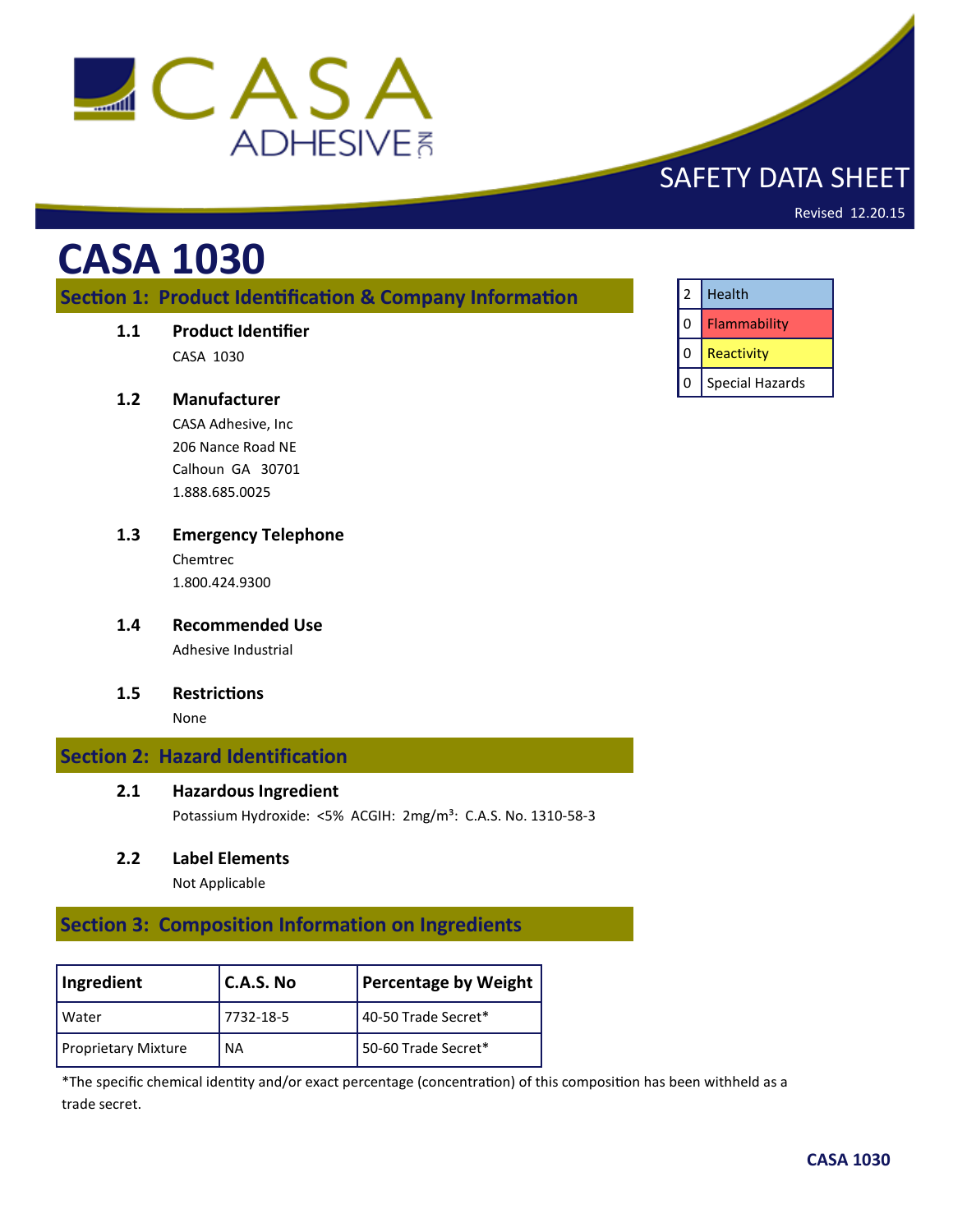# **Section 4: First Aid Description of first aid measures** Eye Possible irritant. Flush with water for 10-15 minutes.

| <b>суе</b> | POSSIDIE Irritant. Flush with water for 10-15 minutes.                                   |
|------------|------------------------------------------------------------------------------------------|
| Skin       | Possible irritation, drying or cracking of skin due to drying effect. Wash with soap and |
|            | water.                                                                                   |
| Ingestion  | Consult physician.                                                                       |

# **Section 5: Fire Fighting Measures**

**5.1 Flash Point**

None

#### **5.2 Extinguishing Media**

Water, carbon dioxide, or dry chemical

#### **5.3 Special Fire Fighting Features**

Wear self contained breathing gear in confined spaces

# **Section 6: Composition Information on Ingredients**

#### **Accidental Release Measures**

Spill Pump large quantities into containers, use vermiculite or inert material, then place in container for chemical waste.

# **Section 7: Handling & Storage**

**7.1 Handling** None

#### **7.2 Storage**

Minimum 60°F and maximum 100°F. Store in dry place. **DO NOT FREEZE.**

# **Section 8: Exposure Controls & Personal Protection**

| Ventilation               | Local Ventilation                 |
|---------------------------|-----------------------------------|
| Respiratory               | Recommended in poorly vented room |
| <b>Protective Gloves</b>  | Recommended                       |
| Eye Protection            | Recommended                       |
| <b>Hygienic Practices</b> | Water with soap after exposure    |

# **Section 9: Physical & Chemical Properties**

| <b>Physical Form</b>    | Liquid           |
|-------------------------|------------------|
| <b>Boiling Point</b>    | $212^{\circ}F$   |
| Vapor Density           | Heavier than air |
| <b>Evaporation Rate</b> | Same as water    |
| Appearance              | Opaque           |
| Odor                    | Slight           |
| Specific Gravity        | 1.1              |
| Volatility/Volume       | 50-54%           |
| Solubility              | Soluble          |
| voc                     | 0 grams/liter    |
|                         |                  |